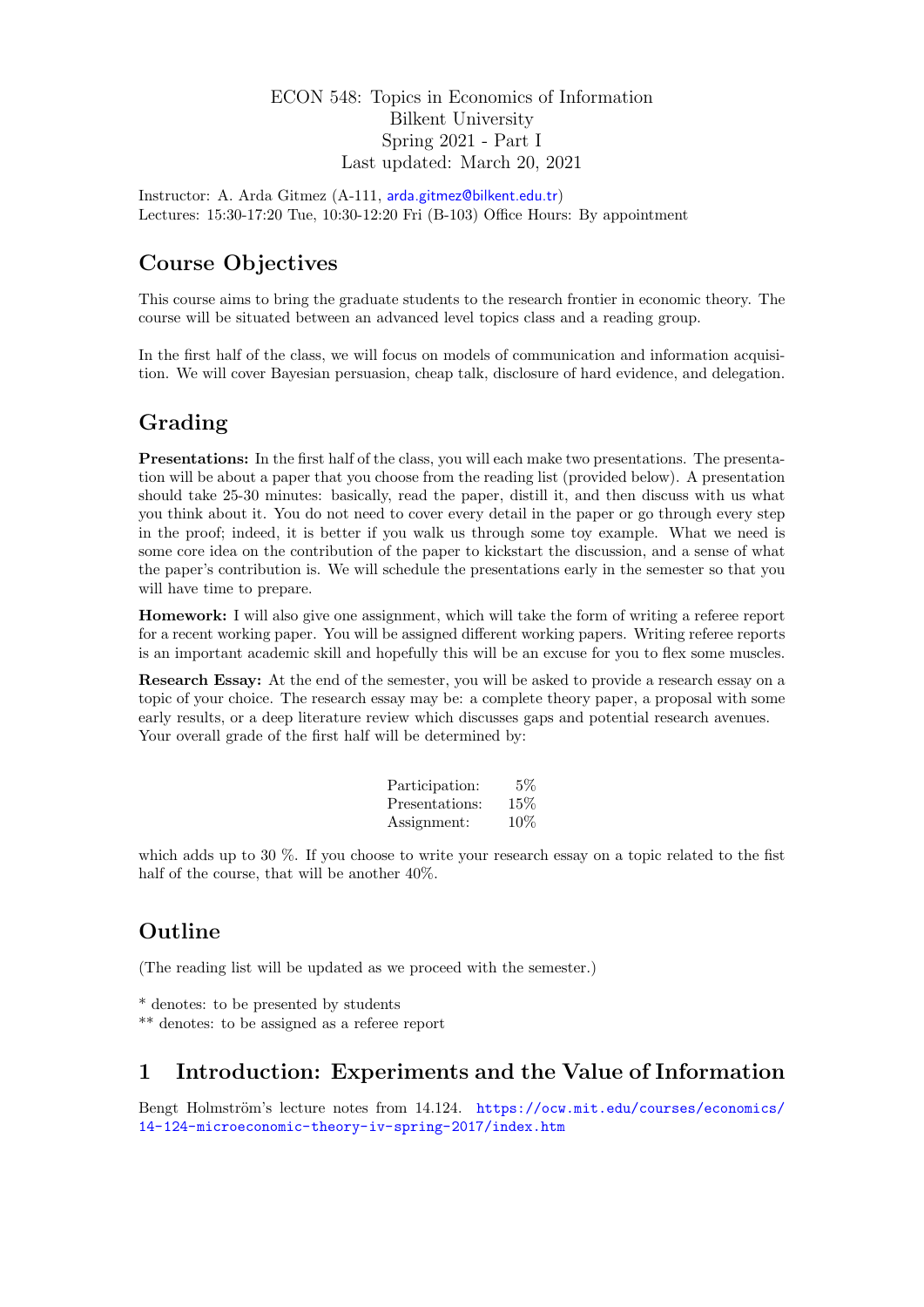Aumann, R. and M. Maschler (1995). "Repeated Games with Incomplete Information", MIT Press

\*\* Kleiner, Andreas, Benny Moldovanu, and Philipp Strack. "Extreme points and majorization: Economic applications." Available at SSRN (2020).

## 2 Bayesian Persuasion

## 2.1 Foundations: Information Design

Bergemann, Dirk, and Stephen Morris. "Information design: A unified perspective." Journal of Economic Literature 57.1 (2019): 44-95.

Mathevet, Laurent, Jacopo Perego, and Ina Taneva. "On information design in games." Journal of Political Economy 128.4 (2020): 1370-1404.

## 2.2 Theory

#### **Overview**

Kamenica, Emir. "Bayesian persuasion and information design." Annual Review of Economics 11 (2019): 249-272.

#### Basic Model

Kamenica, Emir, and Matthew Gentzkow. "Bayesian persuasion." American Economic Review 101.6 (2011): 2590-2615.

### 2.3 Extensions to the Basic Model: Bayesian Persuasion with...

#### Costly experiments

Gentzkow, Matthew, and Emir Kamenica. "Costly persuasion." American Economic Review 104.5 (2014): 457-62.

### Restricted signal spaces

Aybas, Yunus C., and Eray Turkel. "Persuasion with Coarse Communication." arXiv preprint arXiv:1910.13547 (2019).

#### Dynamic settings

\* Ely, Jeffrey C. "Beeps." American Economic Review 107.1 (2017): 31-53.

\*\* Che, Yeon-Koo, Kyungmin Kim, and Konrad Mierendorff. "Keeping the listener engaged: a dynamic model of bayesian persuasion." arXiv preprint arXiv:2003.07338 (2020).

#### Multiple senders

Gentzkow, Matthew, and Emir Kamenica. "Competition in persuasion." The Review of Economic Studies 84.1 (2016): 300-322.

Gentzkow, Matthew, and Emir Kamenica. "Bayesian persuasion with multiple senders and rich signal spaces." Games and Economic Behavior 104 (2017): 411-429.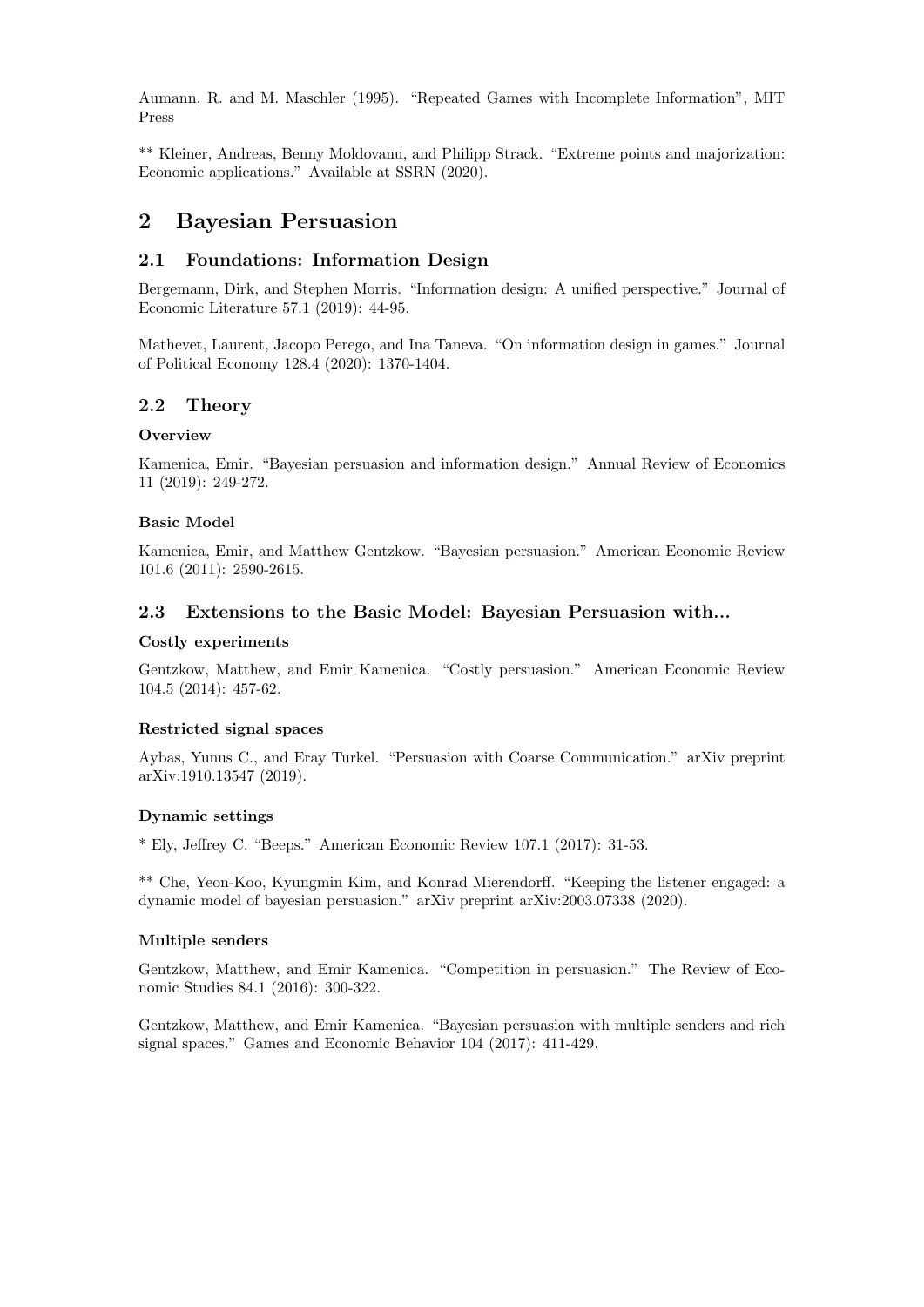#### Multiple receivers

\* Alonso, Ricardo, and Odilon Camara. "Persuading voters." American Economic Review 106.11 (2016): 3590-3605.

Kerman, Toygar, P. Herings, and Dominik Karos. "Persuading Strategic Voters." (2020).

\* Bardhi, Arjada, and Yingni Guo. "Modes of persuasion toward unanimous consent." Theoretical Economics 13.3 (2018): 1111-1149.

Chan, Jimmy, et al. "Pivotal persuasion." Journal of Economic Theory 180 (2019): 178-202.

Arieli, Itai, and Yakov Babichenko. "Private bayesian persuasion." Journal of Economic Theory 182 (2019): 185-217.

\*\* Wang, Yun. "Bayesian persuasion with multiple receivers." Available at SSRN 2625399 (2013).

Kolotilin, Anton, et al. "Persuasion of a privately informed receiver." Econometrica 85.6 (2017): 1949-1964.

#### Heterogeneous priors

Alonso, Ricardo, and Odilon Camara. "Bayesian persuasion with heterogeneous priors." Journal of Economic Theory 165 (2016): 672-706.

\*\* Laclau, Marie, and Ludovic Renou. "Public persuasion." Working paper (2017).

Gitmez, Arda, and Pooya Molavi. "Media capture: A bayesian persuasion approach." Working paper (2018).

## 2.4 Applications: Bayesian persuasion and...

#### Coordination games

\* Goldstein, Itay, and Chong Huang. "Bayesian persuasion in coordination games." American Economic Review 106.5 (2016): 592-96.

\*\* Inostroza, Nicolas, and Alessandro Pavan. "Persuasion in global games with application to stress testing." Working paper (2018).

### Media

Gehlbach, Scott, and Konstantin Sonin. "Government control of the media." Journal of public Economics 118 (2014): 163-171.

#### Networks

\*\* Egorov, Georgy, and Konstantin Sonin. "Persuasion on Networks." NBER Working paper No. w27631 (2020).

### Markets

\* Bergemann, Dirk, Benjamin Brooks, and Stephen Morris. "The limits of price discrimination." American Economic Review 105.3 (2015): 921-57.

#### Contests

Zhang, Jun, and Junjie Zhou. "Information disclosure in contests: A Bayesian persuasion approach." The Economic Journal 126.597 (2016): 2197-2217.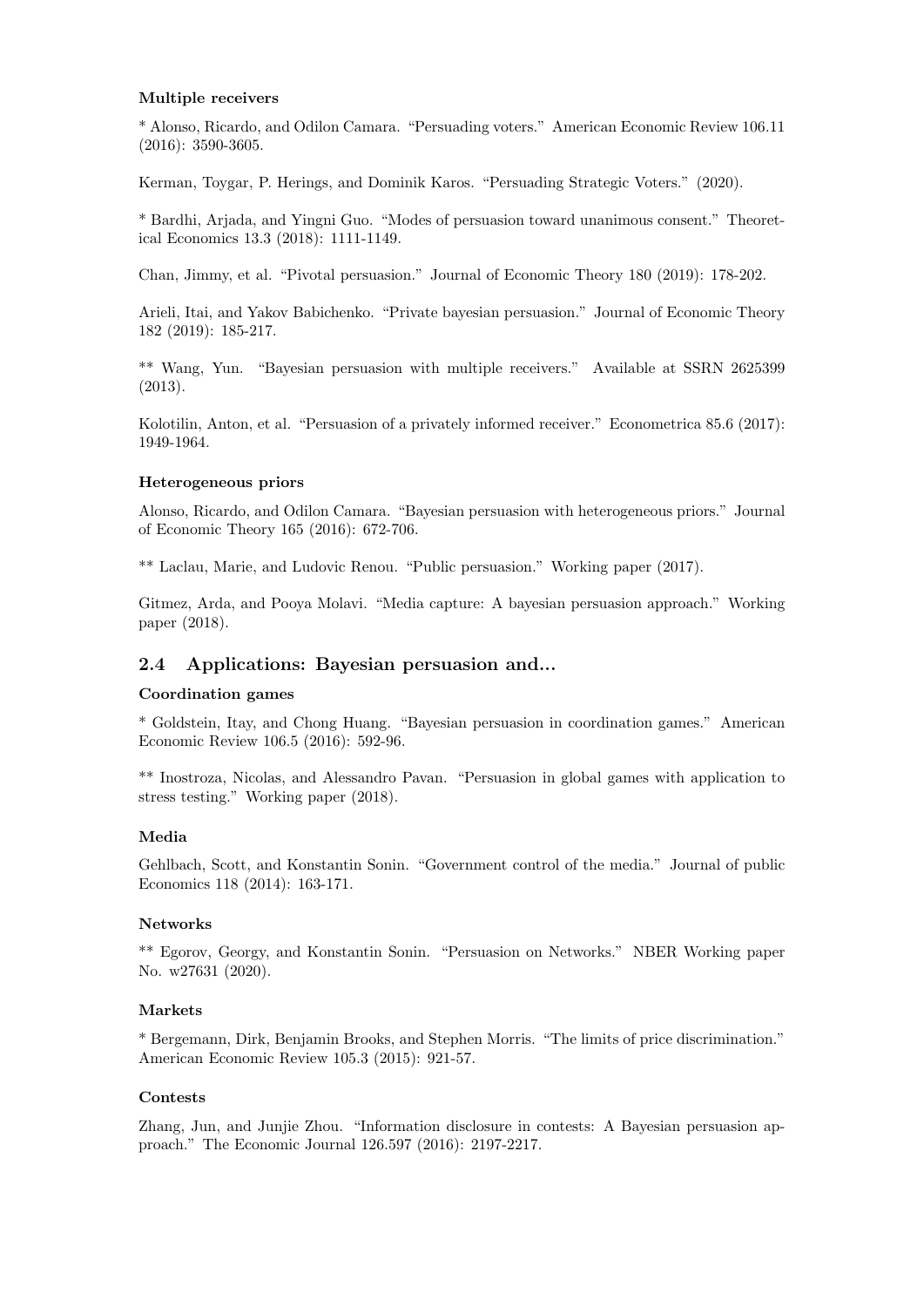### Experiments

\*\* Fréchette, Guillaume R., Alessandro Lizzeri, and Jacopo Perego. "Rules and commitment in communication: An experimental analysis." Working paper (2020)

# 3 Cheap Talk

(This part is definitely not a full record of the literature. Cheap talk is a very deep literature – we will only scratch the surface.)

## 3.1 Theory

### **Overview**

Sobel, Joel. "Giving and receiving advice." Advances in economics and econometrics 1 (2013): 305-341.

### Basic Model

Crawford, Vincent P., and Joel Sobel. "Strategic information transmission." Econometrica (1982): 1431-1451.

## 3.2 Extensions: Cheap Talk where...

### Sender's preferences are unknown

Sobel, Joel. "A theory of credibility." The Review of Economic Studies 52.4 (1985): 557-573.

Morris, Stephen. "Political correctness." Journal of Political Economy 109.2 (2001): 231-265.

Ely, Jeffrey C., and Juuso Valimaki. "Bad reputation." The Quarterly Journal of Economics 118.3 (2003): 785-814.

### Sender has partial commitment

Chapter 6.7 of Myerson, R. (1991) "Game Theory", Harvard University Press

Blume, Andreas, Oliver J. Board, and Kohei Kawamura. "Noisy talk." Theoretical Economics 2.4 (2007): 395-440.

Goltsman, Maria, Johannes Hörner, Gregory Pavlov, and Francesco Squintani. "Mediation, arbitration and negotiation." Journal of Economic Theory 144.4 (2009): 1397-1420.

## 3.3 Connections: Cheap Talk and Bayesian Persuasion

\* Lipnowski, Elliot, and Doron Ravid. "Cheap talk with transparent motives." Econometrica 88.4 (2020): 1631-1660.

\* Lipnowski, Elliot, Doron Ravid, and Denis Shishkin. "Persuasion via weak institutions." Available at SSRN 3168103 (2019).

# 4 Hard Evidence/Verifiable Disclosure

## 4.1 Overview

Milgrom, Paul. "What the seller won't tell you: Persuasion and disclosure in markets." Journal of Economic Perspectives 22.2 (2008): 115-131.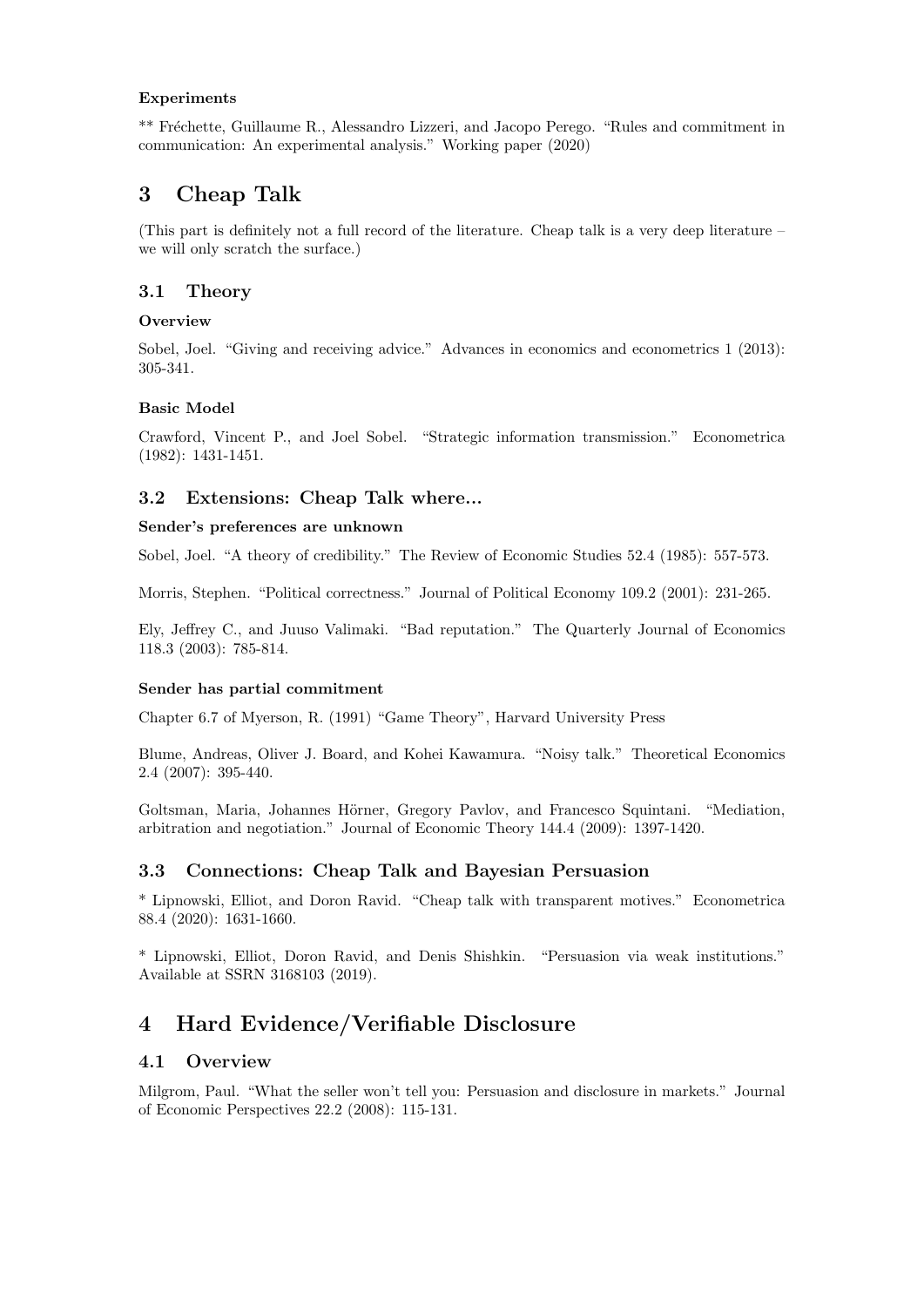## 4.2 Basic Models

Milgrom, Paul R. "Good news and bad news: Representation theorems and applications." The Bell Journal of Economics (1981): 380-391.

Grossman, Sanford J. "The informational role of warranties and private disclosure about product quality." The Journal of Law and Economics 24.3 (1981): 461-483.

Milgrom, Paul, and John Roberts. "Relying on the information of interested parties." The RAND Journal of Economics (1986): 18-32.

## 4.3 Extensions to the Basic Model

### To "break" full information revelation...

Dye, Ronald A. "Disclosure of nonproprietary information." Journal of accounting research (1985): 123-145.

Okuno-Fujiwara, Masahiro, Andrew Postlewaite, and Kotaro Suzumura. "Strategic information revelation." The Review of Economic Studies 57.1 (1990): 25-47.

\* Dziuda, Wioletta. "Strategic argumentation." Journal of Economic Theory 146.4 (2011): 1362-1397.

Shishkin, Denis. "Evidence Acquisition and Voluntary Disclosure." Working Paper, 2019.

#### Alternative preferences by the sender

Seidmann, Daniel J., and Eyal Winter. "Strategic information transmission with verifiable messages." Econometrica (1997): 163-169.

\* Wolinsky, Asher. "Information transmission when the sender's preferences are uncertain." Games and Economic Behavior 42.2 (2003): 319-326.

### Multiple senders

Bhattacharya, Sourav, and Arijit Mukherjee. "Strategic information revelation when experts compete to influence." The RAND Journal of Economics 44.3 (2013): 522-544.

### Dynamic settings

Honryo, Takakazu. "Dynamic persuasion." Journal of Economic Theory 178 (2018): 36-58.

### Multiple receivers

\* Fishman, Michael J., and Kathleen M. Hagerty. "Mandatory versus voluntary disclosure in markets with informed and uninformed customers." Journal of Law, Economics, and organization 19.1 (2003): 45-63.

#### General formulations

Hart, Sergiu, Ilan Kremer, and Motty Perry. "Evidence games: Truth and commitment." American Economic Review 107.3 (2017): 690-713.

Lipman, Barton L., and Duane J. Seppi. "Robust inference in communication games with partial provability." Journal of Economic Theory 66.2 (1995): 370-405.

Ben-Porath, Elchanan, Eddie Dekel, and Barton L. Lipman. "Mechanisms with evidence: Commitment and robustness." Econometrica 87.2 (2019): 529-566.